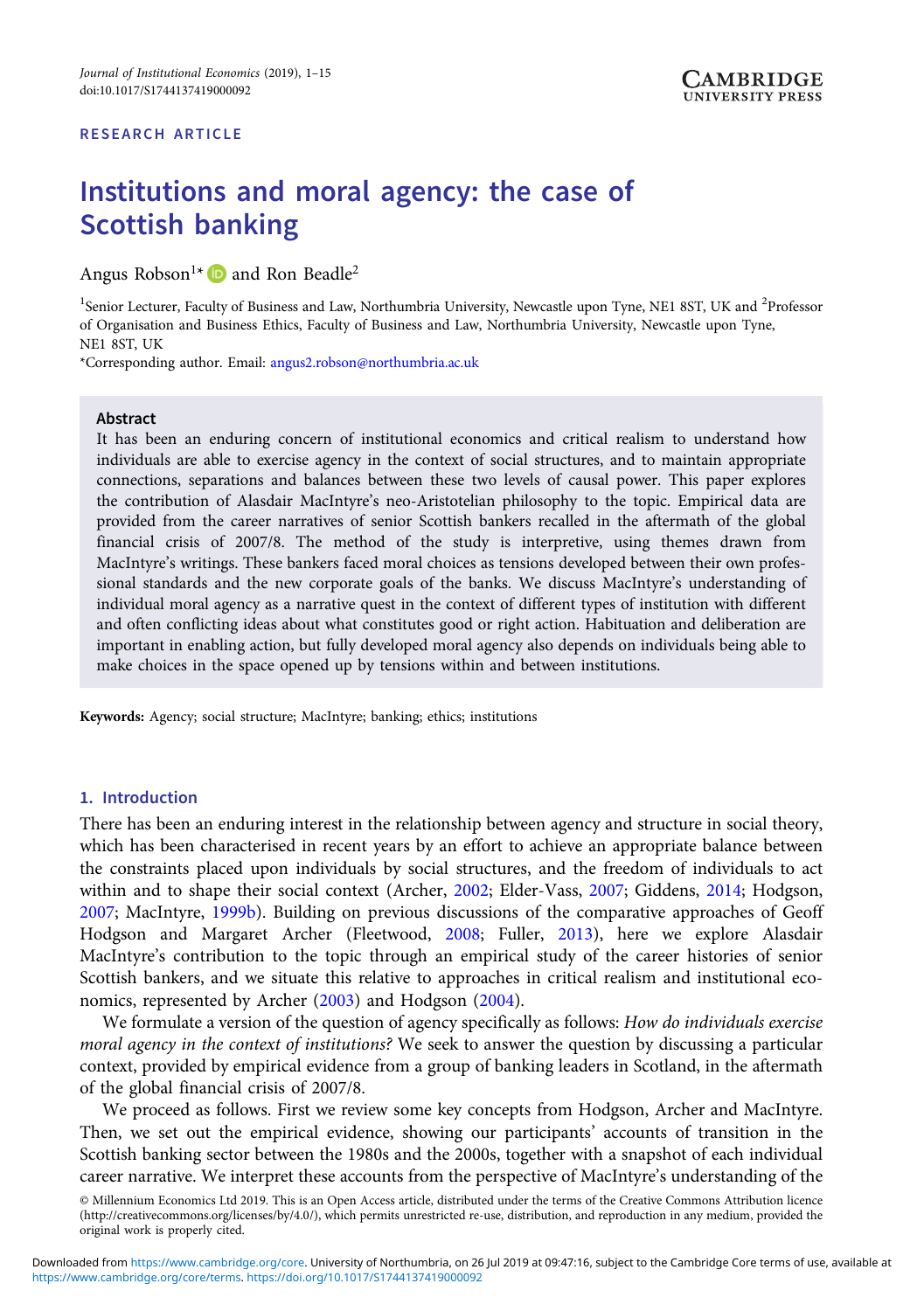way that individual agency moves among social structures, which are often in various states of tension and conflict, either between each other or within themselves. Finally, we explore what MacIntyre's understanding of agency can bring to institutional economics. We propose that MacIntyre's ideas of narrative quest and of conflict within and among institutions offer a useful picture of how space for human action is created. One institution is never enough to account for the emergence of moral agency.

#### 2. Moral agency and social structure: Hodgson, Archer and MacIntyre

The question of how one can give an account of reasons for action, which gives adequate weight to both agency and structure, is of central interest for MacIntyre, as it is for Hodgson and Archer. These three authors represent, for current purposes, three different accounts of the connection between agency and structure, respectively: Aristotelian hermeneutics, institutional economics and critical realism. In this section we explore their different approaches to that central question.

Hodgson ([2004](#page-13-0)) emphasises the role of habits in forming reasons for action. He is committed to a view of rationality that depends on habits, beliefs and reasons, in that order. 'Instinct is prior to habit, habit is prior to belief, and belief is prior to reason' (Hodgson, [2004](#page-13-0): 172). He holds this to be true in terms of functional dependency as well as evolutionary progress and sequences of human development. He also holds, taking a Darwinian line, that 'the uniqueness of humanity does not lie in any relegation of instinct or habit, but in the critical supplementary deployment of conscious rational deliberation when a striking problem or novel situation demands it' (172).

For Hodgson, habits provide a mechanism through which the agency of individuals is affected by social structures, particularly institutions, which he defines as 'integrated systems of rules that structure social interactions' (Hodgson, [2015](#page-13-0): 501). The regularities of behaviour that constitute institutions cause regularities of behaviour at the individual level. However, this is not to say that habits determine individual action, because the causal power of habit is mediated by belief and rational deliberation. Although Hodgson does not emphasise the role of deliberation in determining action, he does allow a place for it where habits are in conflict with each other (Fleetwood, [2008](#page-13-0)).

Habits in this sense are regularities of both thought and action. To say that some habit of thought is prior to belief is to suggest assumptions that may be unconscious, in the sense that they are not formulated deliberately. Institutions provide an explanation of this; they influence the agency of individuals by supplying them with not only evaluative commitments, but also epistemic assumptions. Such habits of thought may for the most part be tacit, 'submerged repertoires of potential behaviour' (Hodgson, [2004:](#page-13-0) 170). For instance, if we take contemporary US English as an example of an institution, in order to habitually associate shame with some particular epithet, such as 'loser', one need not have consciously formulated any specific belief about losers. One need only have been exposed to a particular tone of public dialogue.

For Hodgson, then, individual agency is dependent on habits of thought and action acquired through participation in social structures, but such habits, whilst sufficient to explain non-reflective behaviour, are insufficient to explain agency, which requires reflexivity. It is reflexivity that particularly interests Archer.

Archer uses the terms agency and action in a slightly different way, and it is helpful to be clear about this. For Archer ([2003\)](#page-13-0), human beings are possessed of 'primary' agency in so much as they are part of some society or other. In this sense, all persons, from the moment that they arrive in the world, have primary agency as part of some collective. However, the individual is regarded here as stratified, and this represents a developmental process. Through the exercise of reflexivity, agents become capable of forging their identities and becoming 'Actors'. Actors properly exist in the singular. 'Unlike agency, which is universal to members of society, not everyone can succeed in becoming an Actor – that is in finding a role in which they feel they can invest themselves, such that the accompanying social identity is expressive of who they are' (Archer, [2003](#page-13-0): 118).

On this view, agency is a kind of striving after personal identity, in the face of the homogenising influences of social structures. The all-important role of reflexive deliberation is conceived of by Archer as the process of internal conversation. She explores this concept through an empirical study involving in-depth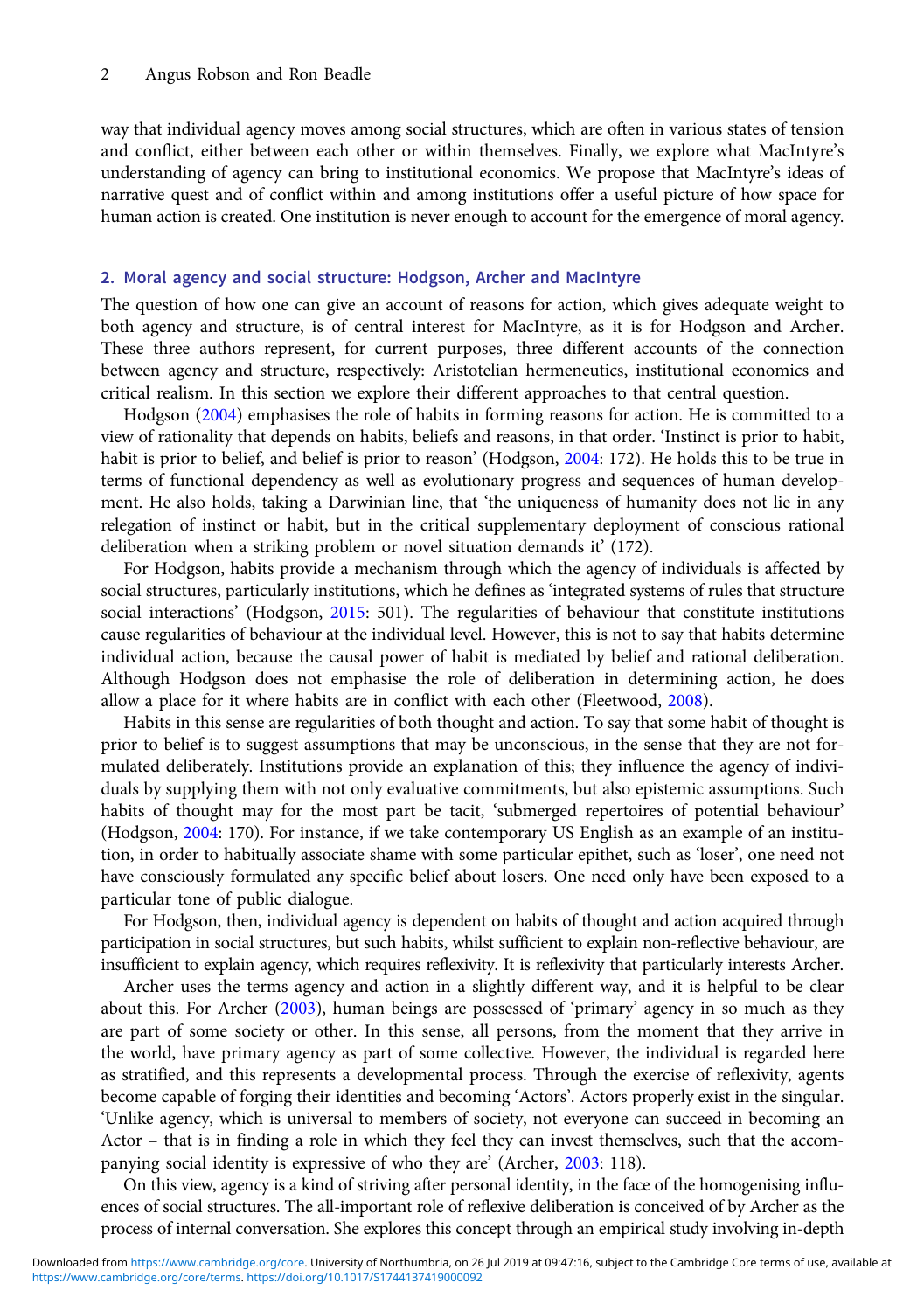interviews with 20 people of varying ages and economic backgrounds in the UK. However, the study makes it clear that the form of internal conversation varies from person to person. In fact, such reflexive conversations appear to be external as well as internal. This results in Archer grouping people into such categories as 'communicative reflexives' and 'autonomous reflexives'(Archer, [2003](#page-13-0): 167, 210), according to whether they are liable to deliberate by consulting those around them, or whether they are liable rather to consult with themselves. Archer's study is relevant in this regard because it poses similar questions to the empirical work of the current article; both studies are interested in why particular people decide particular courses of action, and to whom they refer when doing so.

Fleetwood ([2008](#page-13-0)) suggests that Hodgson and Archer appear to be offering different theories of the link between agency and structure, mainly because they are focused on different aspects of a complex picture. It is not a part of our argument here to try to reconcile those positions. However, when we consider MacIntyre's understanding of agency and structure, it becomes apparent that his account encompasses habituation and reflexive deliberation.

MacIntyre is interested in many of the same basic questions concerning the reasons people have for action, but his terminology is sometimes very different from Hodgson and Archer. Conspicuously, MacIntyre uses the word 'institution' to mean what Hodgson would call an organisation, and consequently he tends to use the phrase 'social structures' often to refer to what Hodgson would call institutions. In the current paper, in order to avoid confusion, we use the term 'organisation' in place of MacIntyre's 'institution', and we use the term 'institution' as far as possible in the same sense as Hodgson uses it, so that broadly our usage conforms with institutional economics.

MacIntyre is generally interested in *moral* agency, rather than agency *per se*, but since his view of moral agency is Aristotelian, and thus encompasses whatever makes for a good life, it is wide. For instance, the question, 'What should I do?' asked in the sense, 'What career shall I pursue?' is, for MacIntyre, already a moral question, regardless of what the answer might be. For Archer, the same question is straightforwardly a question of agency *per se*, and likely to be interpreted as a matter of identity.

MacIntyre's is a philosophy of practical reason, focused on the question of how people in particular social circumstances can determine how best to live (Lutz, [2018](#page-13-0)). Following feminist authors on ethics of care such as Held [\(1995\)](#page-13-0) and Kittay ([1999](#page-13-0)), MacIntyre [\(1999a](#page-13-0)) understands that people acquire the capacity for practical reason by being raised in intimate relationships of care (in families, schools, friendships and so on) and their ultimate emergence as independent practical reasoners is an achievement both for themselves and those who have nurtured them. A person's progress as a practical reasoner is conceived as a narrative quest for the good life, a fashioning of a life story as seems best to that person given their particular history and circumstances (MacIntyre, [2007](#page-14-0)). However, if it is to be successful, this narrative quest is never conducted in isolation; it is pursued in the light of all the other life stories of which any individual is a part.

Social structures are therefore crucial to MacIntyre's understanding of practical reason, both in its formation and its exercise. However, he is not concerned with the ontological status of social structure in the way that critical realism is. Rather he is concerned with practical occurrences and particular structures – very much the institutions of institutional economics – including families and schools, practices, workplaces, communities, languages and traditions.

MacIntyre's philosophy is hermeneutic, as well as Aristotelian (Machura, [2007](#page-13-0)). He is interested in how people acquire the assumptions that they need in order to begin practical reasoning and how those assumptions may be questioned and perhaps overturned. Traditions explain both these things. For instance, a set of assumptions about honesty may be handed down to someone by family and school, and she might accept those assumptions without question until she encounters a different set of assumptions when she begins work in some particular organisation. This encounter may then cause her to either reject her previous assumptions, or to resist the new ones. It may even result in her attempting to manage with both sets of standards operating at once – one in the workplace and one at home – a state that MacIntyre calls compartmentalisation (MacIntyre, [1999b](#page-13-0)).

We are thus in a position to note some similarities and differences between MacIntyre on the one hand and Hodgson and Archer on the other. Like Hodgson, MacIntyre is interested in the way that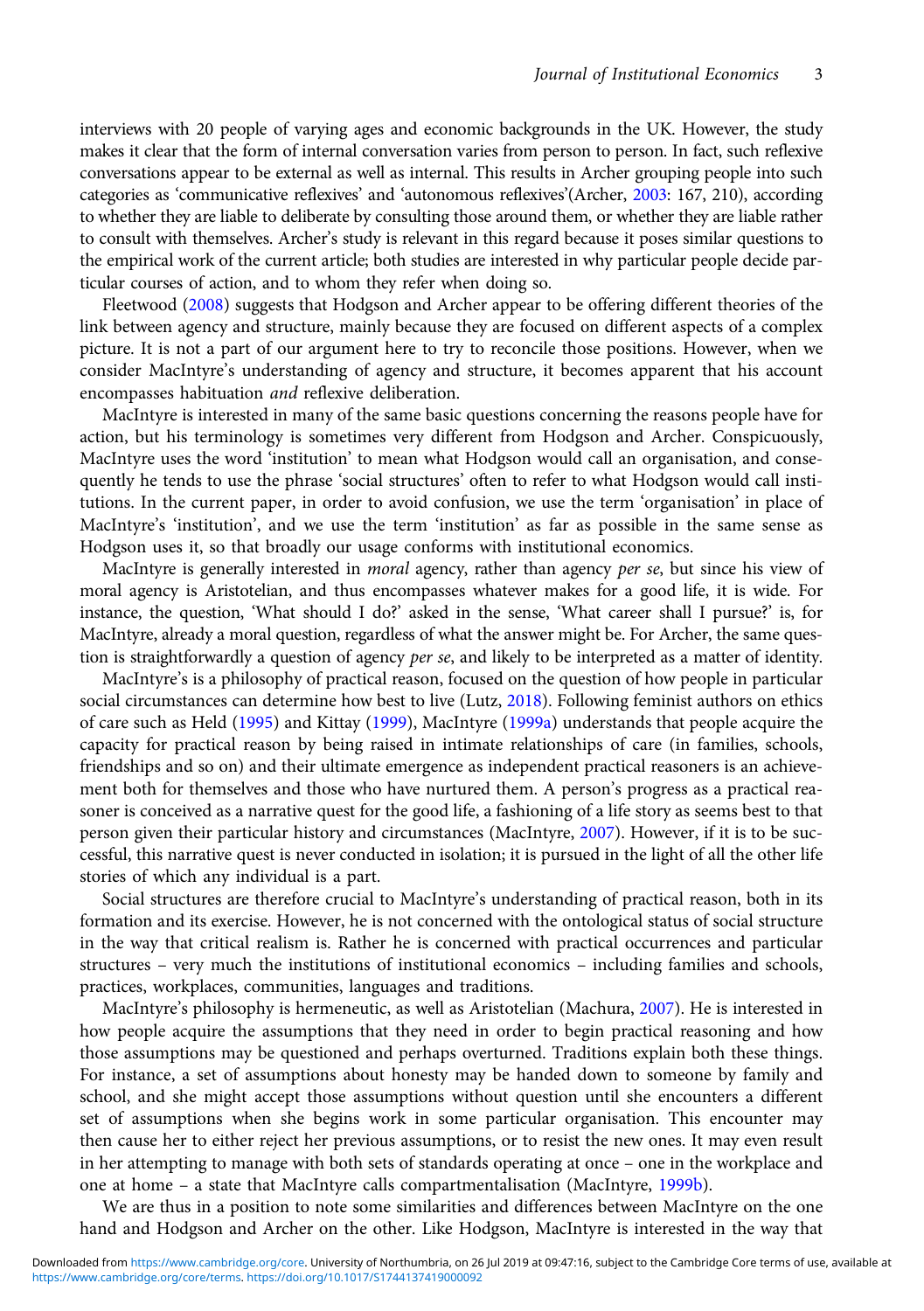social structures transmit habits of thought and action to individuals, and he is similarly committed to the view that the acceptance of such assumptions is a necessary first step on the way to a more reflexive rationality. Like Archer, MacIntyre sees becoming an independent practical reasoner as a developmental achievement, one that requires reflexive deliberation and may be jeopardised by social circumstances. Unlike Archer, he does not conceive of reflexive deliberation as primarily an internal process. Rather, he sees deliberation itself as both personal and shared, a matter of one narrative quest among other narrative quests.

For MacIntyre, human beings are story-telling animals. We make sense of our lives by constructing and continually reconstructing our personal stories of where we have been and where we are going. He calls this 'the narrative unity of a human life', and he sees it as a key explanation of the way that individuals decide how to act in particular social contexts. 'I can only answer the question "What am I to do?" if I can answer the prior question "Of what story or stories do I find myself a part?"' (MacIntyre, [2007:](#page-14-0) 216).

Importantly, MacIntyre devotes a great deal of his writing to the conflicts that may arise between and among certain kinds of social structure, and in this he seems to offer something different to both Hodgson and Archer. MacIntyre is interested in disagreements between the assumptions of different social structures among which we move as practical reasoners. Tensions may arise between different traditions, as they do between, for instance, conservative Islam and secular liberalism, and they may arise within traditions themselves, as new ideas and experiences are encountered and traditions evolve in response (MacIntyre, [1994](#page-13-0)). Tensions may also arise between different kinds of social structure; MacIntyre [\(2007\)](#page-14-0) draws particular attention to the uneasy relationship often found between the standards of professional or occupational practices and the organisations with which they are associated.

Tensions concerning what is good or best may arise, of course, between or within any of the social structures discussed so far, and it is in such circumstances of tension, that we generally face difficult decisions as moral agents. One key point of MacIntyre's idea of the narrative unity of a human life is that it provides an understanding of the way in which particular lives find a path through such conflicts, between national cultures, between home and work, within organisations and so on (MacIntyre, [2016\)](#page-14-0). This will be the backdrop to our empirical analysis of the personal career histories of senior Scottish bankers before and during the financial crisis of 2007/8.

#### 3. Method

How do individuals exercise moral agency in the context of institutions? This study explores that question in the context of Scottish banking. Financially, the banking sector in Scotland is extremely large compared to the rest of the economy.<sup>1</sup> However, the bulk of its assets are held by a very small number of institutions. Scottish banking was and, despite its rapid growth, still is a tightly knit community, in which senior bankers are generally personally known to each other.

The method of this study is qualitative and interpretive, with a focus on rich accounts of personal experience, gathered from a small group of participants (Patton, [2002\)](#page-14-0). The rationale for this approach was that we wanted to secure detailed recollections of leaders' careers in a professional field. We also wanted to capture insights into the institutional structures that linked those careers, without restricting the study to any one bank. We therefore oriented our study around the Chartered Banker Institute<sup>2</sup> as a professional network.

Sampling was purposive (Mason, [2002](#page-14-0)). The principal criterion for inclusion for participants was that they either held or had previously held senior positions in Scottish banking. Access to participants

<sup>&</sup>lt;sup>1</sup>The interviews for this study were undertaken in 2013, six years after the start of the banking crisis. In the same year, the UK Treasury Department estimated that the total assets of Scottish banks and building societies were still equivalent to around 1,254% of Scottish GDP (compared to 408% for the rest of the UK), considerably more than the relative weight of the banking sector in either Iceland or Cyprus before the crash (UK Government, [2013](#page-14-0)).

<sup>&</sup>lt;sup>2</sup>The Chartered Banker Institute was founded in 1875 as a specifically Scottish institution, but now has a UK-wide and international remit. It is distinct from its London-based counterpart, the London Institute of Banking and Finance.

[https://www.cambridge.org/core/terms.](https://www.cambridge.org/core/terms) <https://doi.org/10.1017/S1744137419000092> Downloaded from [https://www.cambridge.org/core.](https://www.cambridge.org/core) University of Northumbria, on 26 Jul 2019 at 09:47:16, subject to the Cambridge Core terms of use, available at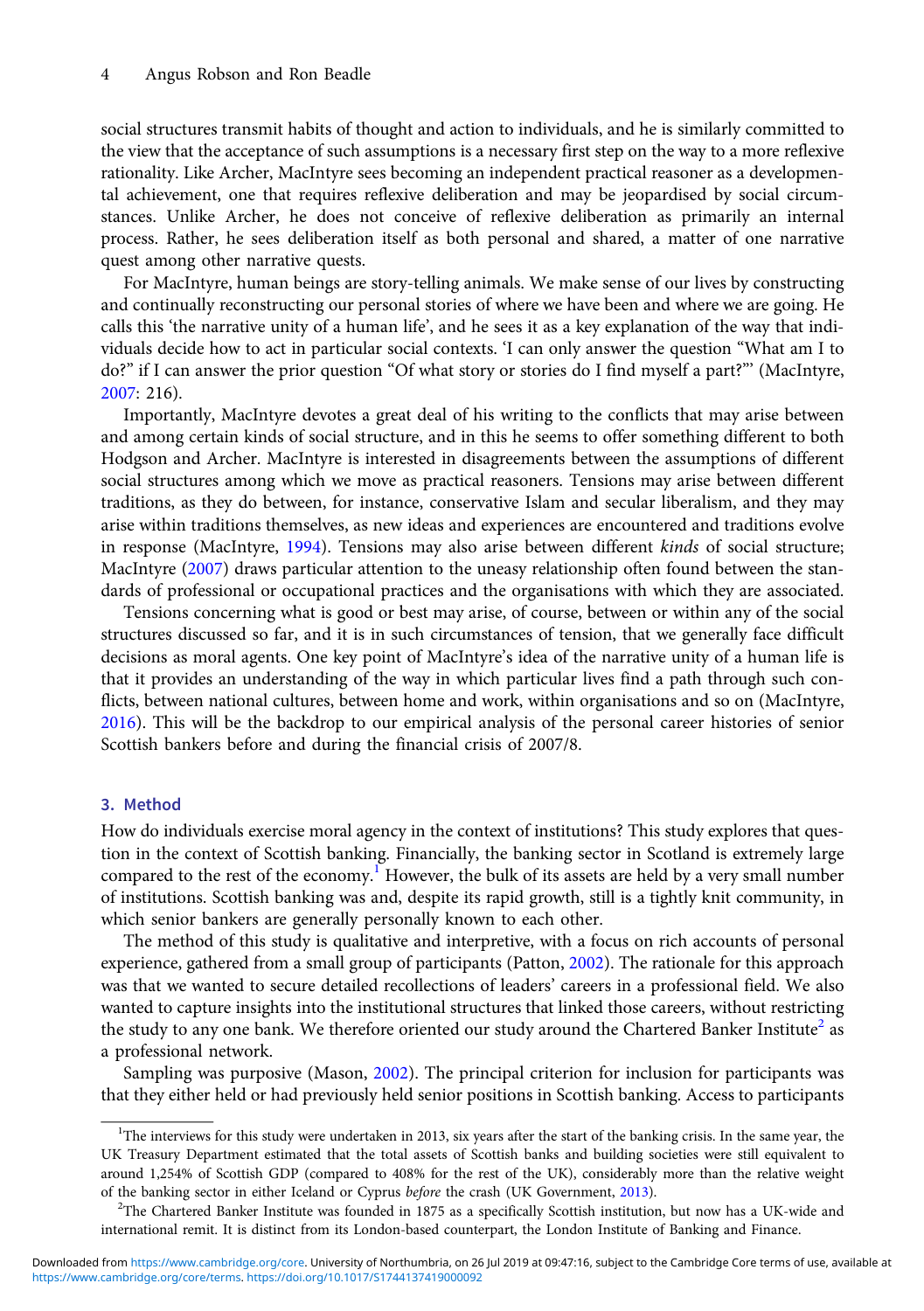was gained initially through the Chartered Institute, and then through personal introductions from the first participants. Contacts were also sought from outside of this initial group, for balance. The group as a whole therefore reflects views that are mainly sympathetic to the aims of the Institute, but alternative perspectives and critical voices are also present.

Ten interviews were conducted, each of between one and two hours' duration. Although this was a small number of participants, the data yielded were rich and more than sufficient for saturation when it came to coding (Fusch and Ness, [2015\)](#page-13-0). This was largely due to the length of professional experience that the participants were able to provide. Most had experience of more than 25 years in banking, and some more than 40 years.

Interviews were semi-structured around career histories. They were styled as conversations, which gave flexibility to pursue particular topics that were of interest to the participants. The interviews were not set up as investigations of any particular events or institutions (beyond the general idea of Scottish banking). However, in the event, all participants wanted to speak about their experience of the banking crisis and all gave detailed accounts of their entry into banking and their own career progress.

Primary data amounted to 120,000 words of interview transcript, supported by detailed field notes of each meeting. These were coded for themes drawn from MacIntyre and from Aristotelian virtue ethics more generally. In what follows, findings are presented as two forms of narrative, shared and individual.

It is important to be clear about two particular limitations of our study. First, the group of participants is small. This has yielded detailed phenomenological data, but no claim is being made that this group is representative of any wider population. When generalisations are made about Scottish banking in our analysis, it is only to say that these are the generalisations made by this group. We did seek out differences of view within the group, and where these appear relevant, they are reported. Second, the interviews could be interpreted from many perspectives. We have interpreted them in this paper from the point of view of MacIntyre's work on agency and structure. No claim is being made that other interpretations would not also be valid.

## 4. Findings

Stories became different. (C5)

They started talking about the old bank and the new bank. (C1)

When asked about their own personal career trajectory, these bankers give a consistent overall history of radical change in banking in Scotland, from a national retail and commercial banking profession that was stable and conservative in its outlook, to a new global, diversified, financial services sector, which developed in the 1980s and 1990s in the wake of financial deregulation. Culturally and structurally, these two forms of banking are portrayed as radically different. With some exceptions, the tone of the group is nostalgic. Their stories are often laments for goods that were lost, stories of resistance and, to some degree, of defeat.

The presentation of findings below falls into two parts. The first gives the group's collective account of the transformation of the Scottish banking sector under three heads: the structures of old banking, what was good about old banking, and the transition to new banking. The second gives a snapshot of each individual's perspective, drawing out differences and key personal decisions. Participants' voices are referenced 'C1', 'C2' etc., according to the sequence in which the conversations took place.

### The institutional structures of old banking

In my first five or six to ten years in the branch network, it was your old branch managers who tended to hold that respect of all their customers and within the town as well. They were seen as being honest and trustworthy and a key member of the community. (C7)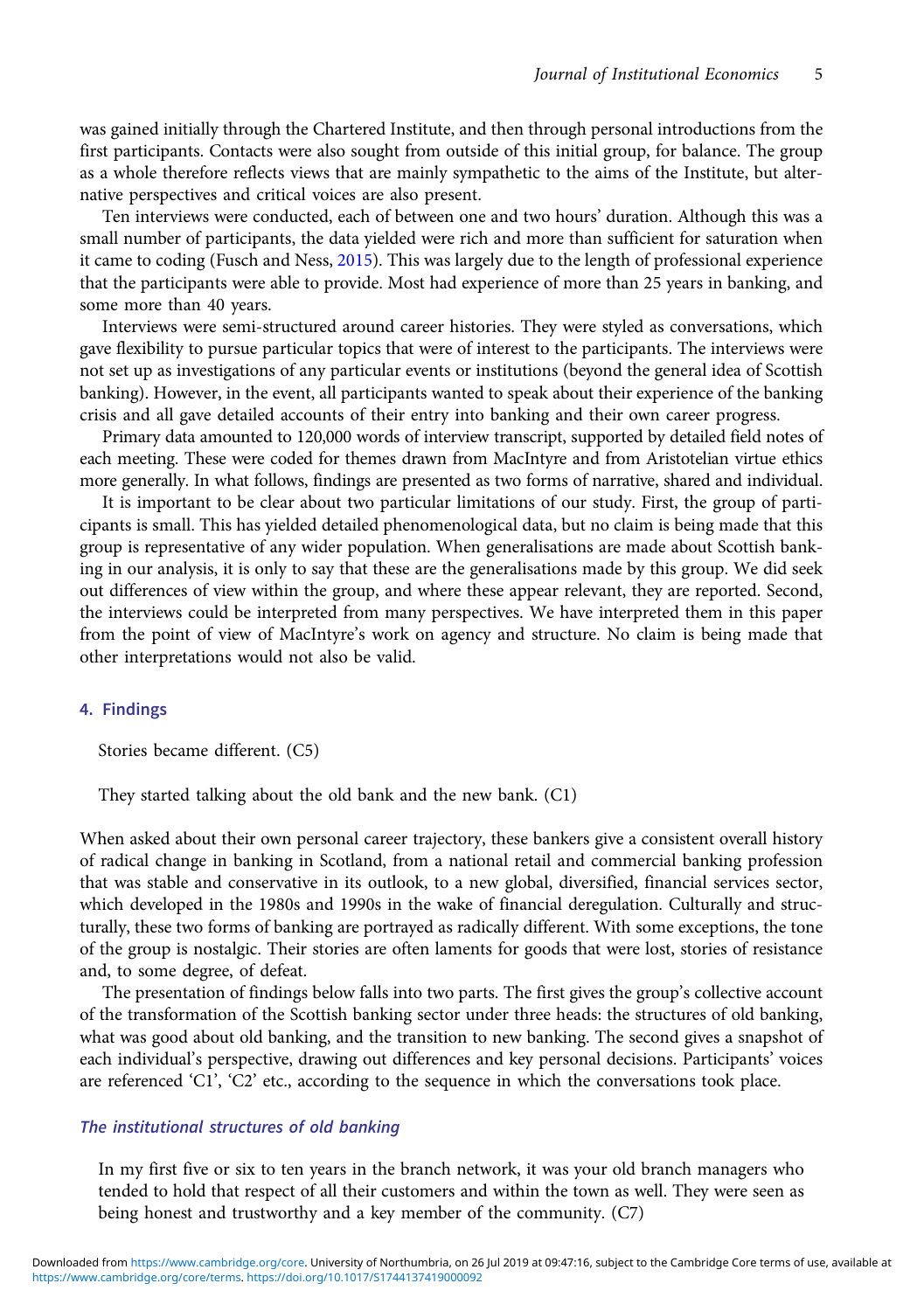#### 6 Angus Robson and Ron Beadle

When I started in the bank, the main people were all church elders. The manager was, the assistant manager was … they were part of the community, they were upstanding people and good, as we'd say in Scotland at the time, they were good members of the kirk. (C3)

In traditional banking in Scotland, banks were thought of as physical branch networks, geographically tied not just to Scotland, but to specific towns and cities. To be a bank manager was the natural aspiration of young people who entered the profession (women began to be admitted to professional exams in the 1970s). Being a bank manager meant being a branch manager; the two expressions were broadly equivalent. The bank manager and the local branch were integral to the fabric of local communities, and the social status of branch managers was an important feature of the profession. It implied connections with other local institutions, such as churches, schools and businesses.

Apprenticeship is of central importance to the group's shared view of old banking: 'The great thing about the banks in those days, I guess because perhaps there was more mundane activities, everybody did start as a kind of apprentice almost' (C8). All members of the group recall this process. In the 1960s and 1970s these apprenticeships extended over long periods: 'your first promotion came when you were 30 if you were lucky' (C1). This gave time for a thorough grounding in practical skills and an understanding of banking systems. It also gave a grounding in ethics: people 'had a hugely long period of time in which to absorb the culture, the ethos and the ethics' (C1). The idea of apprenticeship was bound up with formal qualifications and membership of a profession, and up until the late 1980s there was an assumption that young bankers 'had to do exams as part of the bank apprenticeship' (C3).

Banking exams and professional standards were provided by the Chartered Banker Institute in Edinburgh, and this organisation acted as a focal point for both the profession and the banks. In accordance with the old 'Agreement of Understandings' (C1), English banks stayed out of Scotland, and Scottish banks stayed out of England. Links between the banks and the Institute were close. Chief executives of the banks sat on the board of the Institute, and all the banks contributed to its running costs.

It is conspicuous that when this group recall traditional Scottish banking, they refer frequently to a wide range of social institutions: the Chartered Institute, branch networks, towns, families, schools, churches, the scouts, local businesses. They seldom refer to financial markets.

## What was good about old banking

So someone coming into banking, I'd say, 'If you want to – it depends which part of banking you want to come into – I'm a retail banker – if you want to work with people and you want to be involved with looking after and serving people on the street, with businesses and helping that – community banking – there's a lot of enjoyment out of that, there's a lot of fun to see businesses started off, growing, employing people and as part of the community. That's a different model and that's where I think the fun is. But somebody attracted to the investment bankers' zone, to me that's just about, that's where they only want to go there to try to make money, guys who get rich as quick as they can. (C6)

The raison d'être is to serve the customer ... if I can't articulate what it is I do in terms of what [it] gives a customer … then I shouldn't be in a job. (C10)

When asked what they thought was good about old banking, this group are consistent in their responses: status, customer relationships, professional ethos, technical expertise and stability.

Status in the local community was a key good of traditional banking. Status was based not on wealth, but on position, perceived expertise and character. 'I think maybe only the local doctor still commands that type of respect now, whereas 30 odd years ago, 20 years ago, the doctor, the policeman would, and the banker would' (C7). Communities were composed of particular people, and the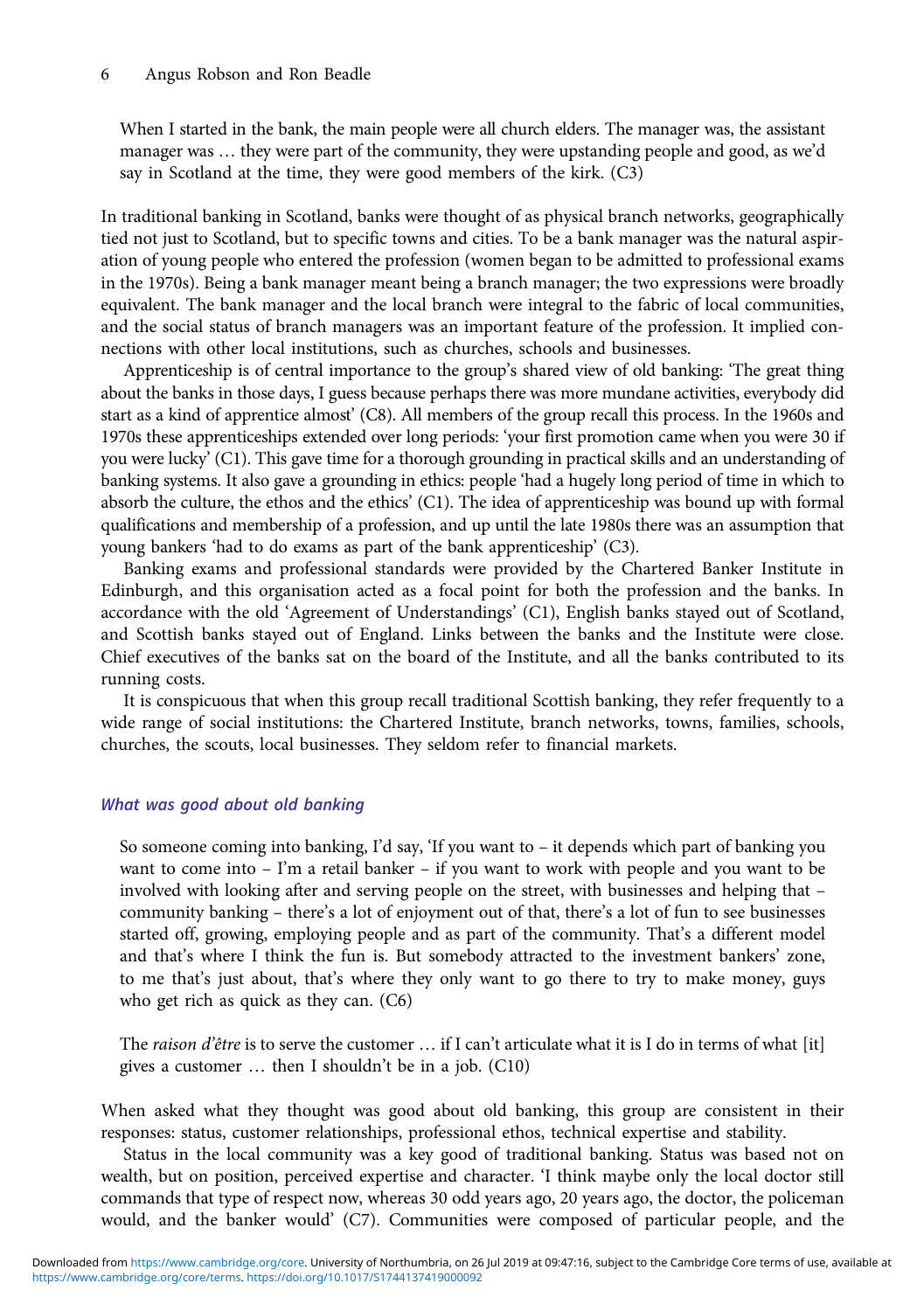banker's relationship with customers was critical to success and also a good thing in its own right. This was especially the case with local businesses. To be involved in supporting a local business owner from the ground up was a key reward.

Bankers were proud of their expert knowledge and skills: 'a banker was somebody who gave advice and was a trusted advisor' (C5). This is one of the few contexts where financial markets are mentioned in recollections of old banking. It was the bankers' job to be able to understand financial mechanisms and to be able to give advice on this. For those who progressed to leadership positions, this included a pride in understanding the banking system as a whole. Understanding and managing risk, for instance, were not only a matter of technical calculation. They were also a matter of professional ethos, and that ethos itself was a source of pride. 'The first thing we were taught in banking was that you were a custodian of deposits. You're looking after other people's money' (C3). Traditional bankers saw themselves as stewards of wealth, whose virtues were patience, accuracy, truthfulness, risk-aversion and professional wisdom.

Stability, also, was a good thing, albeit sometimes an instrumental one. 'People could afford to be patient, because they knew what was ahead of them. It was a job for life' (C1). Bankers early in their career might be ambitious to make early progress, but there was also a realisation of the benefits of a stable and predictable career.

## The transition from old to new banking

I do worry that … I do worry that actually the professional banker is, you know, certainly, is becoming very elderly, and … potentially becomes extinct, because quite simply, the people who now run banks are often not traditionally qualified bankers, the people who they hire around them are often now technical specialists – you know technical in technology or in marketing or in something else. ... They have some marketers and some IT people and some whatever ... so as long as they can design a product, deliver that product through a distribution underpinned by some technology and keep it simple, then perhaps, you know, there isn't … what is the role of the banker? (C5)

I've been given a lot of opportunities, which has been super … in an organisation the size of this, there's so many different things that you can do, and probably why I've stayed in the organisation for so long … because I've never felt restricted by, you know, being in one place, because I've done so many different things. And for me, the job that I do now, it didn't exist two years ago. (C9)

Within this group of participants, there are varying levels of support for new banking compared to old banking, but all are in agreement that there was a 'sea change' (C2) in Scotland in the 1980s. According to this group, there were some key structural causes.

Deregulation created a more competitive, diversified industry, with fewer territorial constraints. The old agreement whereby English banks and Scottish banks kept off each other's turf was abandoned, and Scottish banks found themselves competing in a global market. This precipitated an unsustainable squeeze on profitability for some banks, who responded by re-engineering their business models.

These processes of restructuring were thoroughgoing and included new management processes and organisational structures, new product lines, such as insurance and mortgages, and the introduction of new technology in successive waves, from automatic teller machines through telephone banking to internet banking.

The importance of the Chartered Banker Institute diminished. Its role as a unifying forum among the banks was reduced, and the professional career structure with which the Institute was associated was to a large degree dissolved. It was no longer a requirement to take the Institute's banking exams in order to make managerial progress, and the stability of long apprenticeships and branch manager aspiration gradually disappeared. Careers became more fluid. Qualifications and skill sets became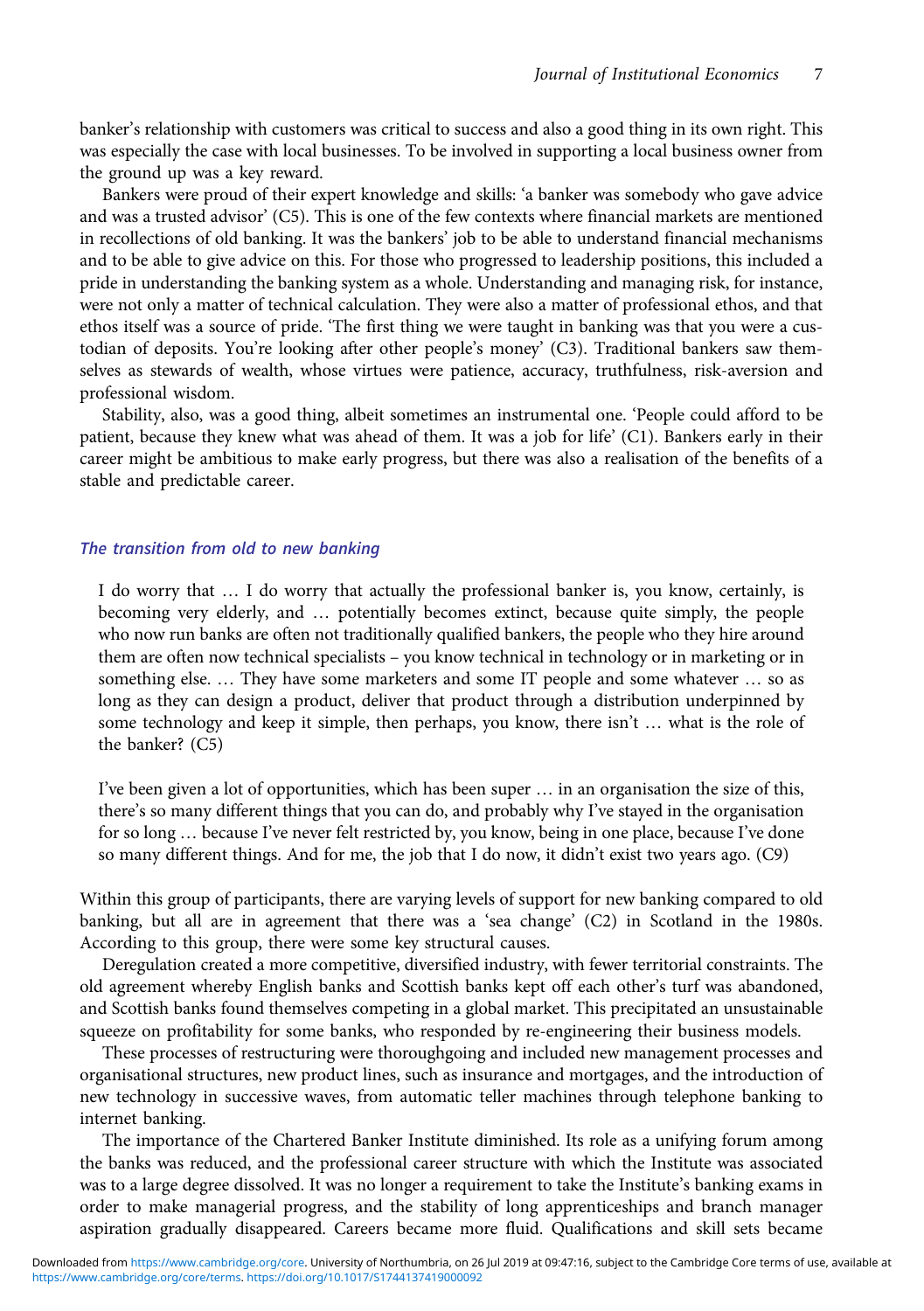simultaneously more specialised and more transferable. 'If a person came in with an MBA, he could run a bank, you know, that was the attitude' (C3).

Several of the banks themselves became large diversified global financial institutions. Although the word 'bank' was still used, it began to refer not to a network of bank branches, but to a financial services corporation. The new structures were oriented not to places but to organisational maps of departments and teams. 'Is there even a career path in banks anymore? Because we're so divisionalised now' (C8).

As a result of these changes, the goods associated with new banking became very different from those of old banking. Patience, accuracy and painstaking attention to detail were no longer valued in themselves as core strengths. Instead, flexibility and adaptability in the face of constant change became crucial for career progress. For some this was a backward step, but for others it yielded new goods of opportunity, variety and promotion.

Status remained important, but it became oriented to salary and bonus, rather than respect in the community. Again this was a through-going cultural transformation. 'Growth on growth on growth' (P10) through increased sales or acquisitions became key drivers, both for the organisation and for individual managers. It is captured by these participants variously in a range of associated phrases, such as 'bonus culture' (C1, C2, C3), 'sales culture' (C6) or 'ego' (C5, C10).

#### Individual perspectives

The above narratives are all combined to some degree at the group level. However, it is important, in pursuing questions of agency, that the narratives of individuals are also represented. In what follows we do not have space to represent all the participants at length, but have included a quick sketch of each, in order to give a flavour of how their perspectives converge or vary. Whilst we have tried to stay close to the voices of the participants, we have had to select and precis their words in the interests of brevity.

C1 introduces the idea of 'old bank and new bank', and is interested in the way in which the transition from old to new banking affected the Chartered Institute and what it meant to be a banker. He speaks repeatedly of the kind of social structures from which people derive their moral standards. The Institute, which he actively championed, represents for him one key structure, alongside others such as churches and schools, whilst the bonus culture of new banking indicates institutions that are morally depleted.

C2 is broadly in agreement with this, and again the bonus culture is a central issue. However, he has a more nuanced view of the necessity of change. Given the banking revolution of the 1980s, Scottish banks had to restructure in order to survive; the problem was that some of them went to extremes. C2 took a critical decision of his own when he left a senior management position in a leading new bank to take the role of chief executive in a small savings bank. He did so because he was disillusioned with the bonus culture, and wanted to 'get back into proper banking'. This was a return to professional standards, which he felt that the big banks had mostly abandoned.

C3 led many of the changes in Scottish banking. He is more critical of the Institute, which he thinks was slow to move with the times, but he is also critical of many aspects of new banking. He sees making the right decisions as partly a technical matter of having the right experience, training and expertise, and partly a social matter of being well-grounded in moral structures outside banking, particularly the church. Although he has a significant public profile as an innovator in the sector, he appears to play down the impact of his own personal choices on the shape of the sector.

C4 is unusual in the group in that he is an accountant by profession. For him, the Chartered Institute is pivotal to ensuring the ethical standards of the profession. He is realistic about its limitations. He is sceptical about banking being a profession on the same footing as law or accountancy, and sceptical about old banking occupying any kind of moral high ground. Nevertheless, he is committed to promoting traditional professional standards in banking, and regards the entrepreneurial leadership of banks as a mistake, a view shared by C1.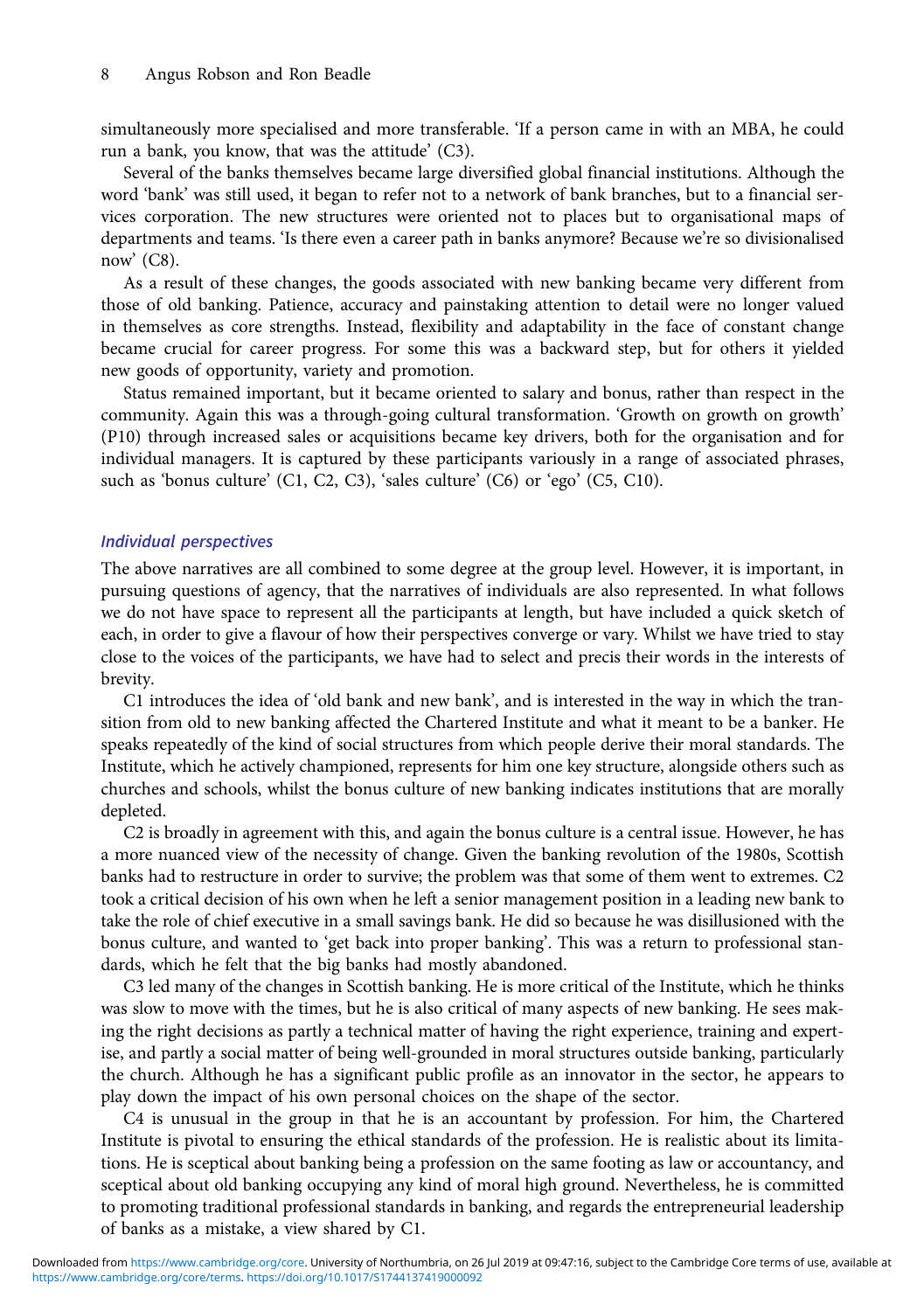C5 feels the transition to new banking as a loss of something important. Old banking represents common standards and shared values. New banking, by contrast, represents the fragmentation of a previously coherent professional practice, and the pursuit of the interests of shareholders rather than customers. Despite a promising managerial career, this person withdrew from mainstream management roles in large banks, because they brought him too close to senior leaders whose behaviour he found to be aggressive, arrogant and egotistical. He sees key decision errors in new banking as failures of character.

C6 also laments the loss of a sense of professional career, and resents the influence of consultants armed with MBAs rather than banking qualifications. He believes that his personal ethics come not so much from his professional training, but from family. Nevertheless, his own personal values are aligned with traditional retail banking, rather than investment banking, and he sees these as two separate moral cultures. This sense of moral compass caused him to leave his position as a divisional director, when he felt sufficiently uncomfortable with the culture at the very top of his organisation.

C7 gives a clear story of resistance to the culture of sales targets that eventually led to mis-selling scandals. At a time when his own career progress was otherwise going well, he refused to accept performance targets, opting instead for a cut in salary and transfer out of a favourable managerial position, because he disagreed with what he saw as the exploitation of customers who trusted him. As with C6, this person's decision was based primarily on values that he inherited from his family.

C8 has similar concerns to C6 concerning the fragmentation of the profession, but his response is different. He does not avoid mainstream management, but instead champions professional qualifications within his bank, gaining fellowship status at the Chartered Institute and coaching others in the profession. He has secured a senior position managing a new division within his banking group, which he feels will enable him to uphold professional standards, and return to more traditional banking values rather than the pursuit of growth and performance management.

C9 appears more comfortable than others with the transition to new banking. She is less attached to an idea of a unified profession, and enjoys the opportunity to experience new challenges and new teams within a large diversified organisation. She prizes personal authenticity. When she finds her sense of right and wrong challenged, she forms alliances with senior staff within the bank to mitigate or prevent bad behaviour and, where necessary, has sought an internal transfer, rather than be implicated in it.

C10 recalls traditional banking with affection, but is pragmatic about the transition to new banking. The customer relationship is the heart of banking, but can be pursued through new technologies and new ways of working. She vividly portrays corporate acquisition as a kind of eating disorder in which banks gobble each other up. She regards leadership failures and moral problems as consequences of power struggles and inflated egos. Following her attempts to confront dishonest behaviour, she ended up having to transfer to another division when the issue was unresolved.

## 4. Thematic interpretation

In this section we offer a thematic interpretation of our findings, drawing on MacIntyre's ideas of social structure and practical reasoning. Four kinds of social structure stand out prominently in MacIntyre's work. They are: practices, organisations, traditions and close relationships of dependency and care. It is beyond the scope of this paper to give an adequate account of these.<sup>3</sup> Brief characterisation of the concepts will therefore need to suffice, and these will be illustrated by examples, as we interpret them, in the career histories of these bankers.

MacIntyre's idea of practices has been widely discussed and applied to organisation theory (Beabout, [2012](#page-13-0); Beadle and Moore, [2011](#page-13-0); Knight, [2008;](#page-13-0) Moore, [2002](#page-14-0)). A practice, in MacIntyre's parlance, is a coherent and complex set of cooperative activities with its own standards of excellence and its own internal goods (MacIntyre, [2007\)](#page-14-0). Productive occupations such as farming, fishing and

 ${}^{3}$ For a reliable overview, see Lutz [\(2018\)](#page-13-0).

[https://www.cambridge.org/core/terms.](https://www.cambridge.org/core/terms) <https://doi.org/10.1017/S1744137419000092> Downloaded from [https://www.cambridge.org/core.](https://www.cambridge.org/core) University of Northumbria, on 26 Jul 2019 at 09:47:16, subject to the Cambridge Core terms of use, available at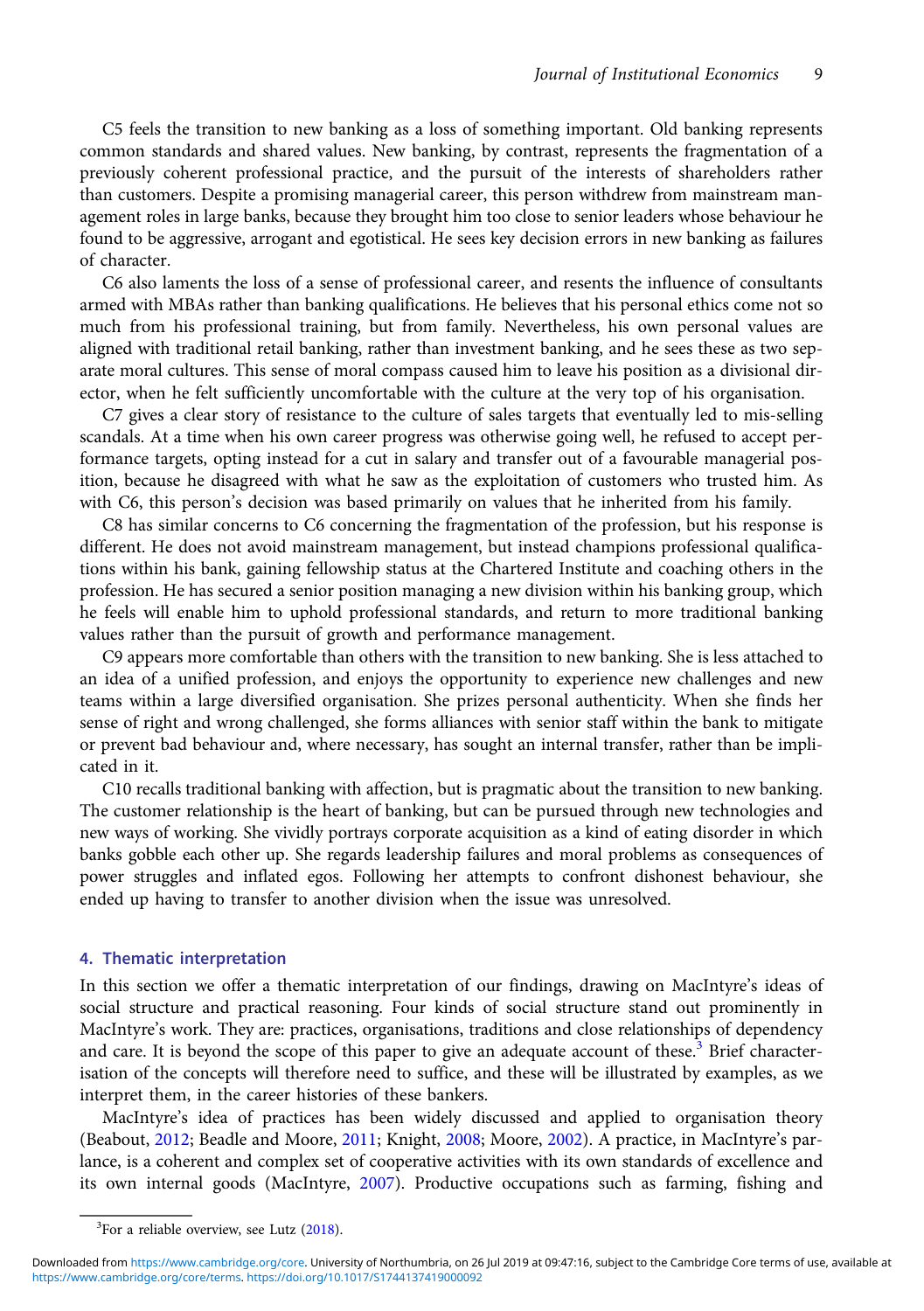medicine are paradigmatic examples of practices, and so are non-productive pursuits such as chess, tennis and football (Sinnicks, [2017\)](#page-14-0).

Although MacIntyre himself is hostile to financial services in the sense of, for instance, securities trading (Cornwell, [2010;](#page-13-0) MacIntyre, [2015;](#page-14-0) Pearson, [1994](#page-14-0)), it is clear that when these bankers talk about old banking in Scotland, they talk about it in practice-like terms. For instance, they are able to articulate, with a large measure of agreement, what that practice consisted of in terms of common standards and internal goods. These include sustained apprenticeships, the gaining of professional qualifications, expert knowledge, experience and so on. Above all, being a banker in its traditional sense in Scotland entailed developing relationships with customers based on a very specific role in the local community, and that customer relationship appears to be the pre-eminent internal good of old banking.

MacIntyre [\(2007](#page-14-0)) emphasises that organisations are different from practices, even though the two are often closely associated, and that each is concerned with different sets of goods. In his classic example, a chess club, with its officers, membership rules and funds, is not to be confused with the game of chess. The kind of goods that are internal to the game of chess include such things as understanding offensive and defensive strategies, predicting tactical possibilities, admiring someone else's moves, etc. Meanwhile the club may pursue its own goals, such as maintaining a thriving membership, securing sufficient funds or holding social events, much like any other association. So long as the goals of the organisation are also supportive of the associated practice, there may be little obvious tension between the two, but when they begin to work against the interests of the practice, then tension may escalate into conflict.

In the case of old banking, these dynamics are clear. The professional practice of banking had its own particular internal goods and standards, whilst the banks aimed to sustain themselves, as any business organisation, through the pursuit of goods such as market share, assets, profit or prestige. These two sets of goods, internal and external to a practice, are always potentially in conflict. In old banking, that tension appears to have been muted. As the transition to new banking progressed, the tension became more obvious, until it became a matter of open conflict in several of the professional careers recorded here. Ultimately, by the time these interviews took place, there were very few places where the goals of the organisation and those of the practice worked hand in hand. The local savings bank in C2's story was a rare example, and thus necessarily marginalised in the new financial marketplace.

For this group, then, opportunities for moral agency arose in the tension between two different kinds of institution – the professional practice of banking, and the banks as commercial organisations. For many of these participants, this tension reached a crisis point, when they realised that their professional standards and the commercial priorities of the bank were in direct conflict. At that point, they faced difficult choices. They were in effect forced to exercise moral agency, to either do the right thing or not, as they saw it. Understandably, we tend to hear in these interviews about those occasions where they believed they did the right thing, rather than those occasions where they did not. However, the key thing to note here is simply the way that moral agency is made possible, and sometimes unavoidable, by this kind of conflict of goods.

For MacIntyre, the idea of practices and the differences between practices and organisations is only the beginning of the story. Traditions are, if anything, more basic to MacIntyre's account (Lutz, [2004](#page-13-0)). Traditions of moral enquiry are those historically situated communities from which we receive our ideas of good and bad, right and wrong. They operate at all levels of social structure (MacIntyre, [2007\)](#page-14-0), from the very wide (growing up with Islam, compared to growing up with Buddhism, for instance) to the very local (growing up in particular families and communities). Traditions also operate in the context of practices and organisations (Nicholas, [2012\)](#page-14-0). Older members of this group of bankers speak of 'traditional bankers', 'bankers born and bred', etc., and all of them describe specific traditions of old banking, from revealing cultural details, such as blue or pink envelopes for mail from the personnel department directed to male or female staff respectively, to central structural features, such as the necessity of passing banking exams in order to progress to management.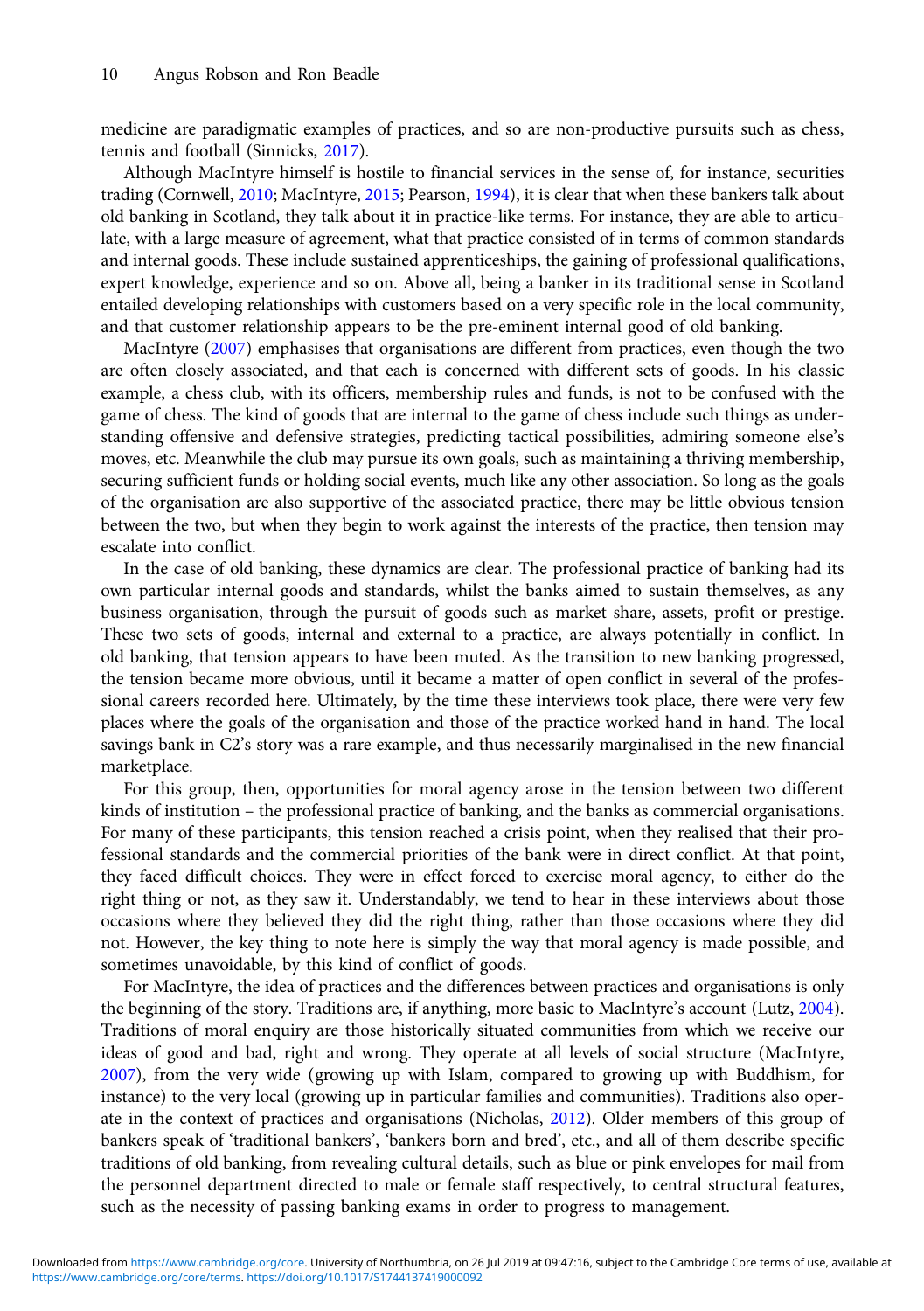MacIntyre [\(1988\)](#page-13-0) is interested in traditions both as bearers of assumptions and as sites of dispute over what is good or bad, right or wrong. Again, these dynamics are clear in the narratives. The bankers speak directly of the way in which particular cultures clash, and they express moral choices in the context of those clashes. For instance, several recollect a sense of growing disillusionment, culminating in a critical career decision to change jobs or to leave their employer, and they express this in terms of alien cultures that clash with their own: 'red brace boys', 'consultants' or 'MBAs'. However, it is not only these larger structures of traditions, practices and organisations that matter for moral agency. MacIntyre [\(1999a](#page-13-0)) also emphasises the importance of intimate relationships of care and dependency in providing the starting point for human moral development.

When these bankers explain key decisions, they often refer to structures outside of the world of work. One of the perhaps surprising features of their career histories, is the way that they refer to parents and families as their most important guides in moral decision making. Families are shown here as enduring enablers of moral agency, even for senior managers of large financial organisations. C7 is a particularly clear example, when he explains his resistance to a new sales culture within his bank by reference to his mother's moral standards. (See Robson ([2015\)](#page-14-0) for a fuller account of this case.) Others (C1, C2, C3, C5, C6, C9, C10) also attribute key decisions and moral stances, both for themselves and for others, to family (particularly parents), or to friendships, schools, churches and other community structures.

We have, then, a range of types of social institution, which MacIntyre believes are important for explaining human agency, and which these bankers illustrate when explaining their own practical reasoning and their perceptions of the reasoning of others. Because these structures are in a state of tension and sometimes conflict, and because individuals are thus faced with choices, some account is needed of how those choices are made.

It was noted earlier that MacIntyre characterises human beings as story-telling animals. Since interviews with these participants invited retrospective accounts of banking careers, it is not surprising that they produced career narratives. However, MacIntyre's [\(2016\)](#page-14-0) understanding of the place of narrative in guiding moral agency requires that it looks forward as well as backwards, that people understand their decisions in narrative terms, and that individual narratives are interwoven with other people's. This use of narrative in an everyday sense surfaces in various ways in the interviews.

All of the bankers had lived through a number of transitions in financial services, culminating in the banking crisis and the collapse of the new Scottish banks. Several of them clearly used the interview as a sense-making exercise. (When thanked at the end of the interview for his time, one banker responded, 'No, I should be paying you. I haven't had this level of counselling …' (C8).)

Most speak of their practical reasoning at key moments as narrative exercises, which take into account the past, the present and the future as a journey through social structures. C9, for instance speaks of keeping an online journal which she used to evaluate changes in her career as she approached 25 years in the bank. When telling of a key decision point, she refers to her social context, present and future, and steps aside to address a key character in her story: 'This isn't the way that I do business. And I'm not going to change to be the way the way that you want me to be' (C9). Such asides are common features of the interviews, often built in as dialogue, imagined or recalled, with significant others. (C7's account of a key decision moment contains a striking example where he turns directly to address his customers to explain his actions.)

MacIntyre, of course, is not claiming that all episodes of practical reasoning are simply narrative exercises, only that life narratives are an indispensable foundation for such reasoning. This in itself may seem uncontroversial (Adams, [2008](#page-13-0)), and it certainly fits with the evidence of these interviews. However, there are other implications of MacIntyre's emphasis on narrative, when they are taken together with his emphasis on conflict. The idea of narrative unity of a human life and the accompanying idea of narrative quest – a quest for the good – are the primary epistemological devices on which the foundational virtues of integrity and constancy are based.

For any individual, given the likelihood that she or he will, over the course of time, move in and among a range of institutions with competing sets of goods, there are risks of a kind of moral fragmentation or compartmentalisation. This is a central feature of these stories, and each person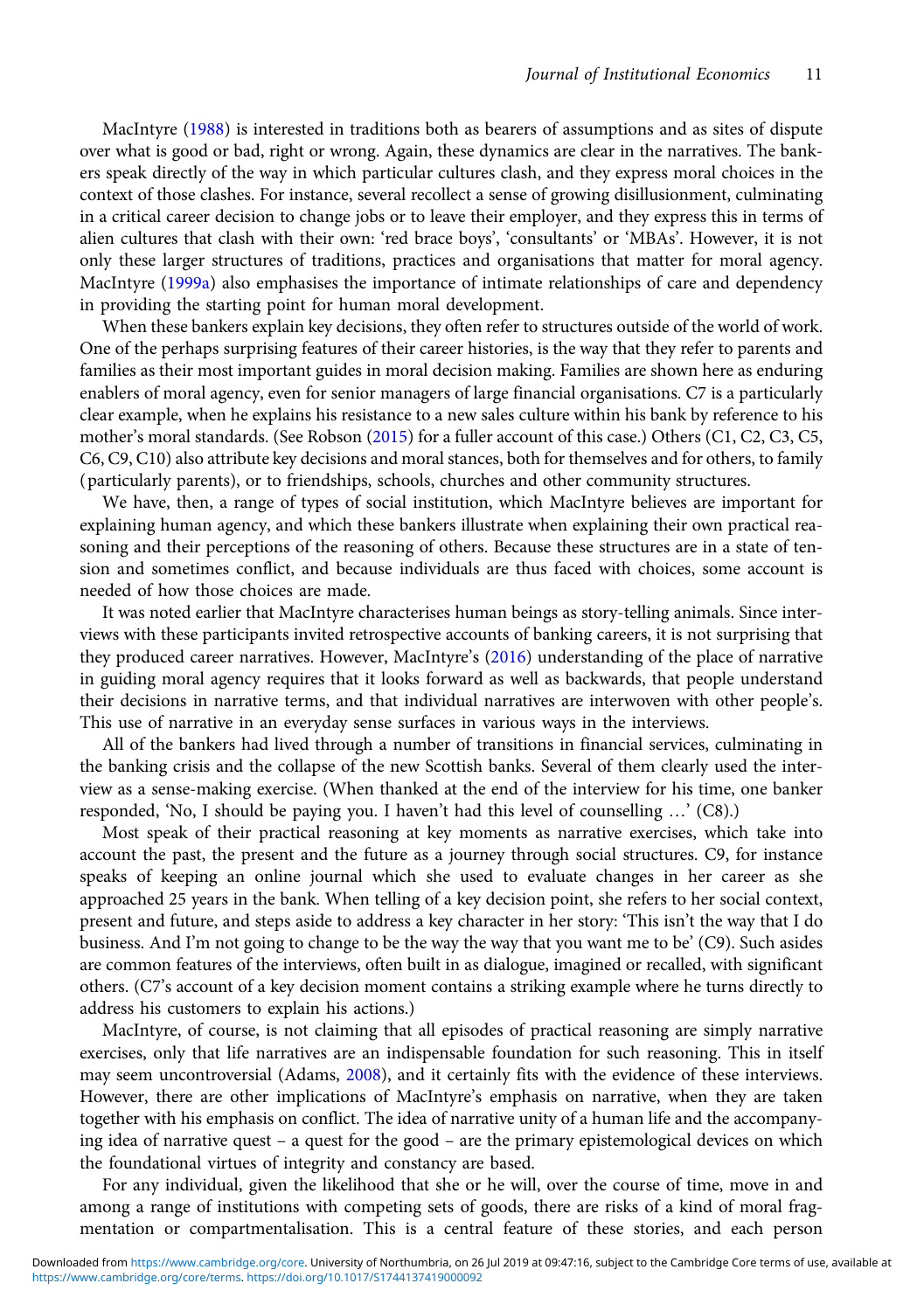interviewed seeks to construct an overall narrative which shows their understanding of their own coherence, even if the world of banking around them lacks it. We explore this further in the section which follows.

To summarise, we have sketched out an account of practical reasoning, based on MacIntyre, which sees people exercising moral agency in and among a range of social structures. Those structures are in various states of tension and sometimes of conflict, which offer and sometimes demand moral choices. In order to make sense of those choices, people rely on some form of narrative coherence which holds together the thread of their lives through their various roles and affiliations within those structures.

#### 5. MacIntyre on conflict and agency

MacIntyre offers a conflictual account of human agency and social structure. Institutions are characterised not so much by rules as by goods, and different institutions may always value different sets of goods. Different sets of goods will generally be to a greater or lesser extent in tension, and MacIntyre offers three main ways in which such tensions operate.

One kind of tension operates between rival institutions of the same type. MacIntyre is particularly interested in rival traditions of moral enquiry in the sense of philosophical and religious traditions, but the same applies to more local traditions of practice. In the narratives explored above, the tension between the culture of old banking in Scotland and that of the 'red brace boys' from the City of London is obvious, and to some extent this reflects a deeper tension between the traditional values of protestant capitalism in Scotland, and more secular and liberal versions of advanced capitalism arriving from England and America.

A second kind of tension operates within an institution. Again, for MacIntyre, this is particularly true of traditions of moral enquiry, and he sees a thriving tradition as in itself an ongoing argument about what is good and best. Internal conflicts within a tradition are likely to arise, of course, when it encounters a rival one, and again this is true of the stories of the transition from old to new banking. Several of the 'dyed-in-the-wool' traditional bankers were themselves actively engaged in argument and transformation. They were not simply passive recipients of external cultural forces.

A third kind of tension operates between certain different types of institution. It is central to MacIntyre's thinking that practices (professions, crafts, trades, etc.) typically pursue different kinds of goods compared to organisations. These two types of structure tend to be combined in 'a single causal order' (MacIntyre, [2007:](#page-14-0) 194), which is thus more or less automatically in a state of tension. For instance, a professional orchestra is not only a group of musicians practising their art, but also an economic unit seeking financial sustainability. This tension may at times be muted and at times break into clear conflict. Again, this is clear in the bankers' career histories. They have almost no stories to tell of conflict in old banking before the 1980s. However, they also recognise that the old banking model was unsustainable in the new global environment. This inherent tension then became for many an open conflict between their professional values and the financial goals of the new banks.

MacIntyre thus gives a picture of moral agency in which people are faced with choices between competing sets of goods, in and among the various institutions in which they participate. What does this contribute to accounts of agency and structure offered by institutional economics and critical realism, as represented by Hodgson and Archer?

With regard to institutional economics, MacIntyre offers an idea of institutions which is first of all defined by internal relationships and shared goods, rather than by rules. This is not to say that rules are unimportant, but that goods are more fundamental. When rules are considered for revision, it is very much with reference to the central goods and purposes of some given institution that such revisions are decided. Banking is a case in point. In the aftermath of the banking crisis in the UK, the parliamentary enquiry made recommendations on regulatory changes, which had been debated with reference to some core agreements about the purposes and goods of banking (Parliamentary Commission on Banking Standards, [2013\)](#page-14-0). The same general tone runs throughout the empirical evidence gathered in this study.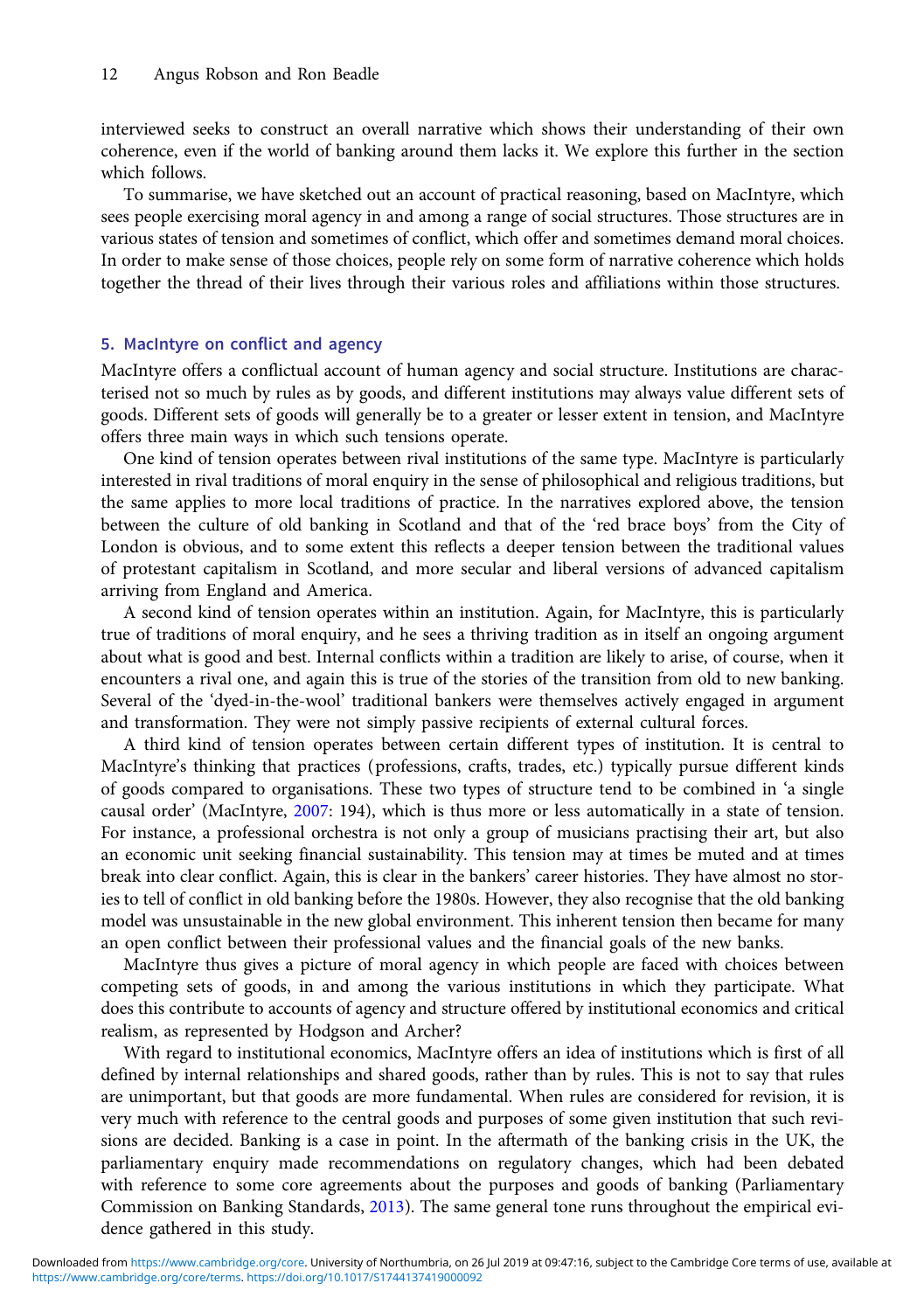A second key contribution from MacIntyre is his understanding of the place of conflict within and among institutions. If someone were to spend a lifetime within the confines of one institution, and that institution had one set of consistent and unchallenged rules, then that person would experience a totalising structure, which would allow for calculated action, but not for full moral agency. Understanding conflict is therefore key to understanding the way that institutions create spaces for agency, as well as transmitting habits of thought and action. In the case of Scottish banking, the tension between the traditional professional standards of the Chartered Institute and the growth imperatives of new banking is important in understanding both its historic crisis and its possible futures.

With regard to critical realism or, more accurately, realist social theory, MacIntyre offers an alternative picture to Archer's, based not on identity and the internal conversation, but on goods and interdependent narratives. When we successfully exercise practical reasoning, we do so on the basis of shared histories and projects, recognising our own quest for the good as it relates to the quests of others around us. For MacIntyre, to be an independent practical reasoner is also to recognise one's dependency on others. Practical reasoning is thus always relational, whether in the early formation of practical reason through intimate relationships of care, or in later participation in practices and traditions. From this perspective, the picture Archer offers of autonomous reflexivity is one of moral isolation.

To argue that MacIntyre provides resources that may be of use to institutional economics and critical realism is not to deny limitations to his own account. Arguably, one such limitation concerns the risk of oppression within traditions, and some feminist philosophers have argued against MacIntyre's apparent attachment to the authority of tradition, particularly in Roman Catholicism (Baier, [1997](#page-13-0); Nussbaum, [1999](#page-14-0); Okin, [1989](#page-14-0)).

Considered as a tradition, old banking in Scotland arguably had a tendency to be totalising. It is portrayed by those most steeped in it ('dyed-in-the-wool bankers', in their own description) as internally consistent, with no evident disagreement about either goods or rules. As C3 puts it: 'generally speaking everyone was of the same sort of ilk, and would approach things in the same sort of way and from the same sort of background'. In order to take a more critical approach to the goods and standards of old banking, one would have needed an alternative perspective. One such perspective is hindsight: 'Well, was it wonderful when banking was a cartel, when most people didn't have access to banking?' (C4).

Another alternative perspective is that of oppression. It is noticeable in our empirical data that, compared to their male counterparts, the two female participants are distinctly positive about the openness and flexibility of career progression available to them in new banking. For those who were excluded from managerial careers because of class background or sex, injustice may have been systemic in old banking. This is vividly exemplified in a collection of cartoons hidden in 'Ledger 99' in the archives of the Bank of Scotland by Robert Shirlaw, a clerk who joined the bank in 1899. They 'overwhelmingly depict the daily grind of the bank clerk and the management style of his superiors' (McKinlay, [2002:](#page-14-0) 613). The portrait is unflattering, but still recognisably the same culture as that recalled in conversations in 2013, with a core emphasis on morality, attention to detail and routine. As McKinlay ([2002:](#page-14-0) 609) puts it: 'Maintaining the continuity and absolute clarity of banking procedures was morally cleansing.'

If this highlights the dangers of monolithic institutions, it also highlights the importance of MacIntyre's detailed and patient exploration of the interaction of different traditions and different types of social structure, partly because it contributes to an overall understanding of how institutions enable agency and partly because it provides texture and plurality to that picture. It is these complex interactions between different kinds of social institution, from families, to practices, organisations, languages and so on, which form the moral landscape through which individual practical reasoners move.

One of the practical implications of this is to draw attention to the significance of institutions which can provide a counterweight to the power of large commercial organisations. In the case of Scottish banking, this may imply a need to strengthen not only regulatory regimes, but also the role of organisations such as the Chartered Bankers Institute in upholding professional standards.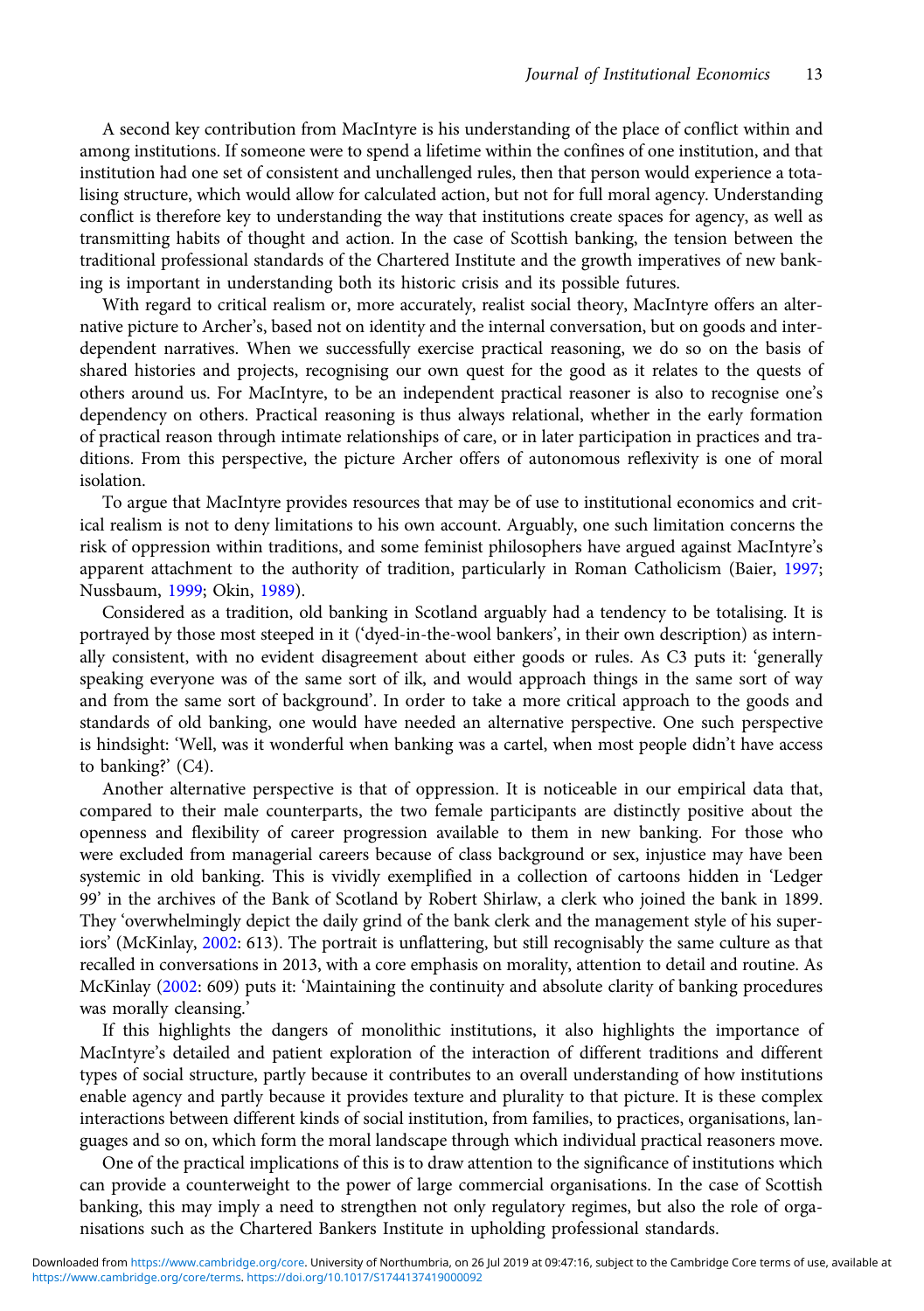# <span id="page-13-0"></span>6. Conclusion

In order to understand the link between human agency and social structure, we need to understand not only mechanisms of regularity, but also of conflict. It is important to understand how habituation is transmitted via institutions, but it is also essential to understand tension within and among institutions in order to account for the exercise of full moral agency. In MacIntyre's philosophy, this tension concerns the pursuit of goods. At any given point of decision, we need to know which goods we are pursuing in order to proceed, and moments of moral decision are determined by our choosing some particular good rather than others.

In order to understand the way such tensions, conflicts and choices are available to us in some given institutional landscape, it is helpful to understand the dynamics of those conflicts in different types of institution. It is helpful, for instance, to understand how traditions are embedded in languages, how practices are often in conflict with organisations, or how moral agency is enabled by one's early upbringing and how that might be brought into conflict with later experience. We also need an account of the way that individual moral agents make sense of this complex landscape over time, a faculty which is narrative and relational, before it is analytic.

# References

Adams, T. E. (2008), 'A Review of Narrative Ethics', Qualitative Inquiry, 14(2): 175–194.

Archer, M. S. (2002), 'Realism and the Problem of Agency', Alethia, 5(1): 11–20.

Archer, M. S. (2003), Structure, Agency, and the Internal Conversation, Cambridge: Cambridge University Press.

Baier, A. (1997), 'What Do Women Want in a Moral Theory?' In R. Crisp and M. A. Slote (eds), Virtue Ethics, Vol. 10: 263-277, Oxford: Oxford Readings in Philosophy.

Beabout, G. R. (2012), 'Management as a Domain-relative Practice that Requires and Develops Practical Wisdom', Business Ethics Quarterly, 22(2): 405–432.

Beadle, R. and G. Moore (2011), 'MacIntyre, neo-Aristotelianism and organization theory', in H. Tsoukas & R. Chia (eds) Philosophy and Organization Theory (Research in the Sociology of Organizations, Volume 32), Bingley: Emerald Group Publishing, pp. 85–121.

Cornwell, J. (2010), 'MacIntyre on Money', Prospect Magazine, 20 October, available at [https://www.prospectmagazine.co.uk/](https://www.prospectmagazine.co.uk/magazine/alasdair-macintyre-on-money) [magazine/alasdair-macintyre-on-money](https://www.prospectmagazine.co.uk/magazine/alasdair-macintyre-on-money) (accessed 7 March 2019).

Elder-Vass, D. (2007), 'For Emergence: Refining Archer's Account of Social Structure', Journal for the Theory of Social Behaviour, 37(1): 25–44.

Fleetwood, S. (2008), 'Structure, Institution, Agency, Habit, and Reflexive Deliberation', Journal of Institutional Economics, 4 (2): 183–203.

Fuller, C. (2013), 'Reflexivity, Relative Autonomy and the Embedded Individual in Economics', Journal of Institutional Economics, 9(1): 109–129.

Fusch, P. I. and L. R. Ness (2015), 'Are We There Yet? Data Saturation in Qualitative Research', Qualitative Report, 20(9): 1408–1416.

Giddens, A. (2014), Essential Concepts in Sociology, Cambridge: Polity.

Held, V. (1995), Justice and Care: Essential Readings in Feminist Ethics, Boulder, CO: Westview Press.

Hodgson, G. M. (2004), The Evolution of Institutional Economics, London: Routledge.

Hodgson, G. M. (2007), 'Institutions and Individuals: Interaction and Evolution', Organization Studies, 28(1): 95–116.

Hodgson, G. M. (2015), 'On Defining Institutions: Rules versus Equilibria', Journal of Institutional Economics, 11(3), 497– 505.

Kittay, E. F. (1999), Love's Labor: Essays on Women, Equality, and Dependency, New York: Routledge.

Knight, K. (2008), 'Practices: the Aristotelian Concept', Analyse & Kritik, 30(1): 317-329.

Lutz, C. S. (2004). Tradition in the Ethics of Alasdair MacIntyre: Relativism, Thomism, and Philosophy, Lanham, MD: Lexington Books.

Lutz, C. S. (2018), 'Alasdair Chalmers MacIntyre (1929–)', Internet Encyclopedia of Philosophy. Retrieved from [https://www.](https://www.iep.utm.edu/mac-over/#H5) [iep.utm.edu/mac-over/#H5](https://www.iep.utm.edu/mac-over/#H5)

Machura, P. (2007), 'MacIntyre a Gadamer', Studia Philosophica Wratislaviensia, 2(2): 79–95.

MacIntyre, A. (1988), Whose Justice? Which Rationality? Notre Dame, IN: University of Notre Dame Press.

MacIntyre, A. (1994), Three Rival Versions of Moral Enquiry: Encyclopaedia, Genealogy, and Tradition, Notre Dame, IN: University of Notre Dame Press.

MacIntyre, A. (1999a), Dependent Rational Animals: Why Human Beings Need the Virtues, London: Duckworth. MacIntyre, A. (1999b), 'Social Structures and their Threats to Moral Agency', Philosophy, 74(3): 311–329.

[https://www.cambridge.org/core/terms.](https://www.cambridge.org/core/terms) <https://doi.org/10.1017/S1744137419000092> Downloaded from [https://www.cambridge.org/core.](https://www.cambridge.org/core) University of Northumbria, on 26 Jul 2019 at 09:47:16, subject to the Cambridge Core terms of use, available at